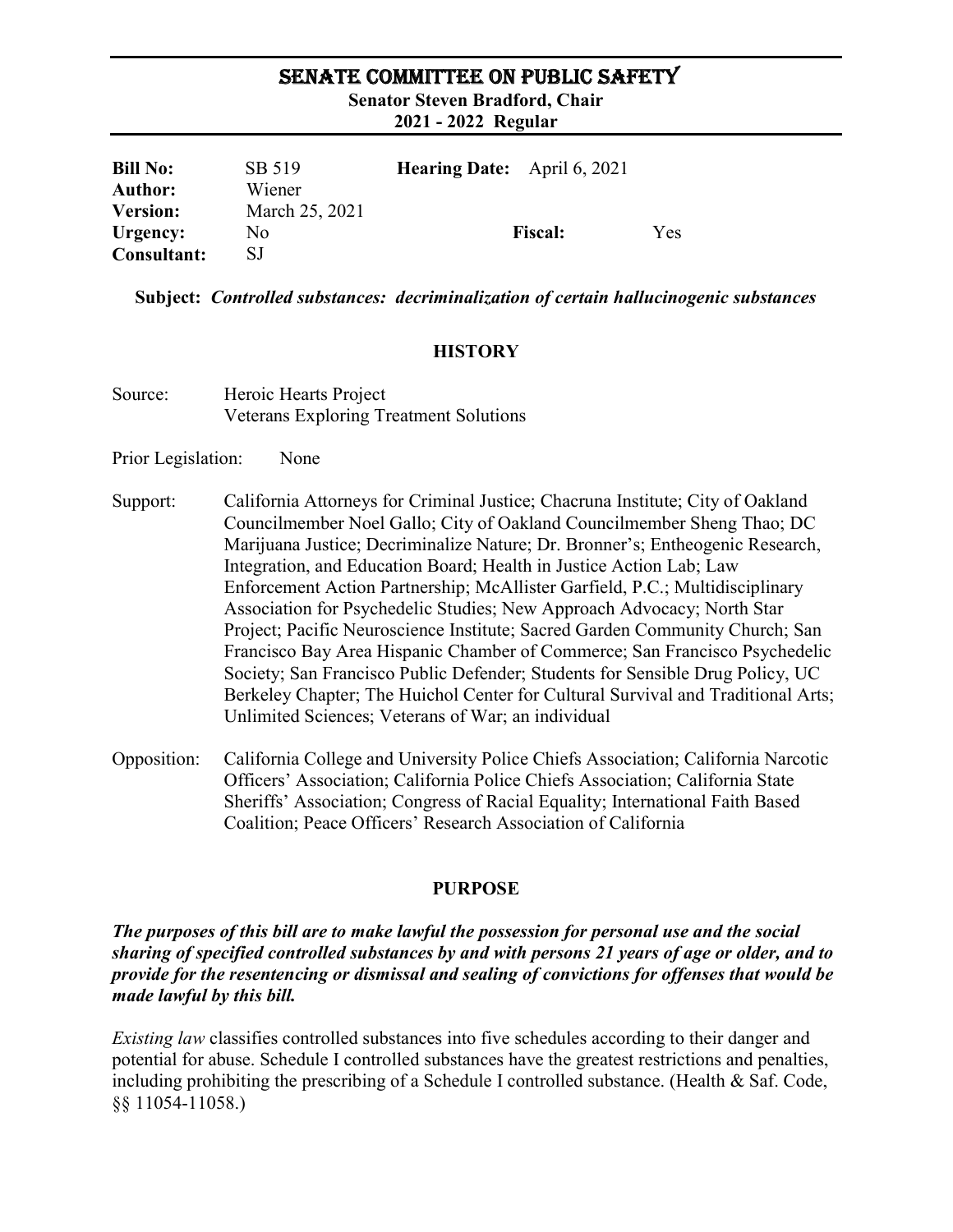## SB 519 (Wiener) Page 2 of 11

Existing law classifies several hallucinogenic substances including dimethyltryptamine (DMT), ibogaine, lysergic acid diethylamide (LSD), mescaline, psilocybin, and psilocyn as Schedule I substances. (Health & Saf. Code, § 11054, subd. (d).)

This bill defines mescaline as derived from plants presently classified botanically in the Echinopsis or Trichocereus genus of cacti, including, without limitation, the Bolivian Torch Cactus, San Pedro Cactus, or Peruvian Torch Cactus, but not including mescaline derived from any plant defined as peyote.

Existing law classifies ketamine as a Schedule III substance. (Health & Saf. Code, § 11056, subd. (g).)

Existing law provides that, upon change in federal law permitting the prescription, furnishing, or dispensing of a cannabidiol product, a physician, pharmacist, or other authorized healing arts licensee acting within his or her scope of practice who prescribes, furnishes, or dispenses a cannabidiol product in accordance with federal law, shall be deemed to be in compliance with state law. (Health & Saf. Code, § 11150.2, subd. (a).)

This bill provides that, upon change in federal law permitting the prescription, furnishing, or dispensing of a psilocybin, psiloyn, DMT, ibogaine, mescaline, LSD, or 3,4 methylenedioxymethamphetamine (MDMA) product, a physician, pharmacist, or other authorized healing arts licensee acting within their scope of practice who prescribes, furnishes, or dispenses that product in accordance with federal law, shall be deemed to be in compliance with state law.

Existing law prohibits the possession of several specified controlled substances. (Health & Saf. Code, § 11350, subd. (a).)

This bill removes mescaline from this code section.

Existing law makes it is unlawful to possess any device, instrument, or paraphernalia used for unlawfully injecting or smoking specified controlled substances, except as specified. (Health & Saf. Code, § 11364, subd. (a).)

This bill removes mescaline from this code section.

Existing law make it unlawful for any person to deliver, furnish, or transfer, possess with intent to deliver, furnish, or transfer, or manufacture with the intent to deliver, furnish, or transfer, drug paraphernalia, knowing that it will be used to plant, propagate, cultivate, grow, harvest, compound, convert, produce, process, prepare, test, analyze, pack, repack, store, contain, conceal, inject, ingest, inhale, or otherwise introduce into the human body a controlled substance. (Health & Saf. § 11364.7.)

This bill removes test and analyze from this subdivision and provides that this subdivision does not apply to any paraphernalia that is intended to be used to plant, propagate, cultivate, grow, harvest, compound, convert, produce, process, prepare, pack, repack, store, contain, conceal, inject, ingest, inhale, or otherwise introduce into the human body, any of the following substances: DMT, ibogaine, LSD, mescaline, psilocybin, psilocin, ketamine, or MDMA.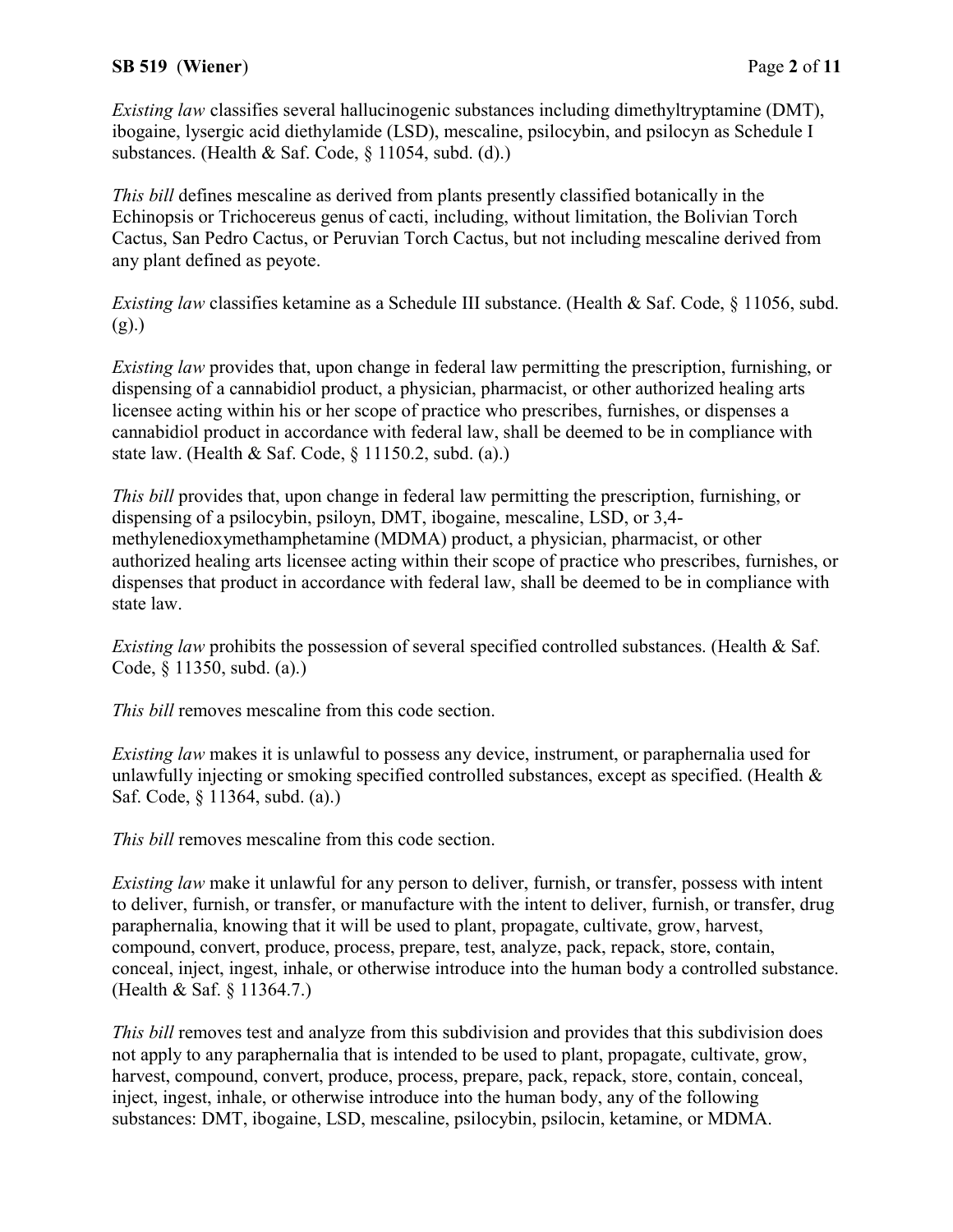# SB 519 (Wiener) Page 3 of 11

Existing law provides that it is unlawful to visit or to be in any room or place where specified controlled substances are being unlawfully smoked or used with knowledge that such activity is occurring. (Health & Saf. Code, § 11365, subd. (a).)

This bill removes mescaline from this code section.

Existing law provides that the possession of methamphetamine and other specified controlled substances is unlawful. (Health & Saf. Code, § 11377, subd. (a).)

This bill provides exceptions for ketamine, DMT, ibogaine, LSD, psilocybin, psilocin.

Existing law makes it unlawful for a person to transport, import into this state, sell, furnish, administer, or give away, or offer to transport, import into this state, sell, furnish, administer, or give away, or attempt to import into this state or transport specified controlled substances. (Health & Saf. Code, § 11379.)

Existing law makes it unlawful to possess for sale or to sell ketamine. (Health & Saf. Code,  $\S$ 11379.2.)

Existing law makes it unlawful for a person to agree, consent, or in any manner offer to unlawfully sell, furnish, transport, administer, or give specified controlled substances. (Health & Saf. Code, § 11382.)

Existing law provides that it is unlawful to be under the influence of specified controlled substances. (Health & Saf. Code, § 11550, subd. (a).)

This bill removes mescaline from this code section.

Existing law makes it unlawful for a person who, with the intent to produce psilocybin or psilocyn, cultivates any spores or mycelium capable of producing mushrooms or other material which contains such a controlled substance. (Health & Saf. Code, § 11390.)

This bill repeals this provision of law.

Existing law makes it unlawful to transport, import into this state, sell, furnish, gives away, or offer to transport, import into this state, sell, furnish, or give away any spores or mycelium capable of producing mushrooms or other material which contain psilocybin or psilocyn. (Health & Saf. Code, § 11391.)

This bill repeals this provision of law.

Existing law provides that a controlled substance analog shall be treated the same as the controlled substance classified in Section 11054 or 11055. Defines "controlled substance analog" to mean either of the following: (1) a substance the chemical structure of which is substantially similar to the chemical structure of a controlled substance classified in Section 11054 or 11055; or (2) a substance that has, is represented as having, or is intended to have a stimulant, depressant, or hallucinogenic effect on the central nervous system that is substantially similar to, or greater than, the stimulant, depressant, or hallucinogenic effect on the central nervous system of a controlled substance classified in Section 11054 or 11055. (Health & Saf. Code, § 11401, subds. (a)  $\&$  (b).)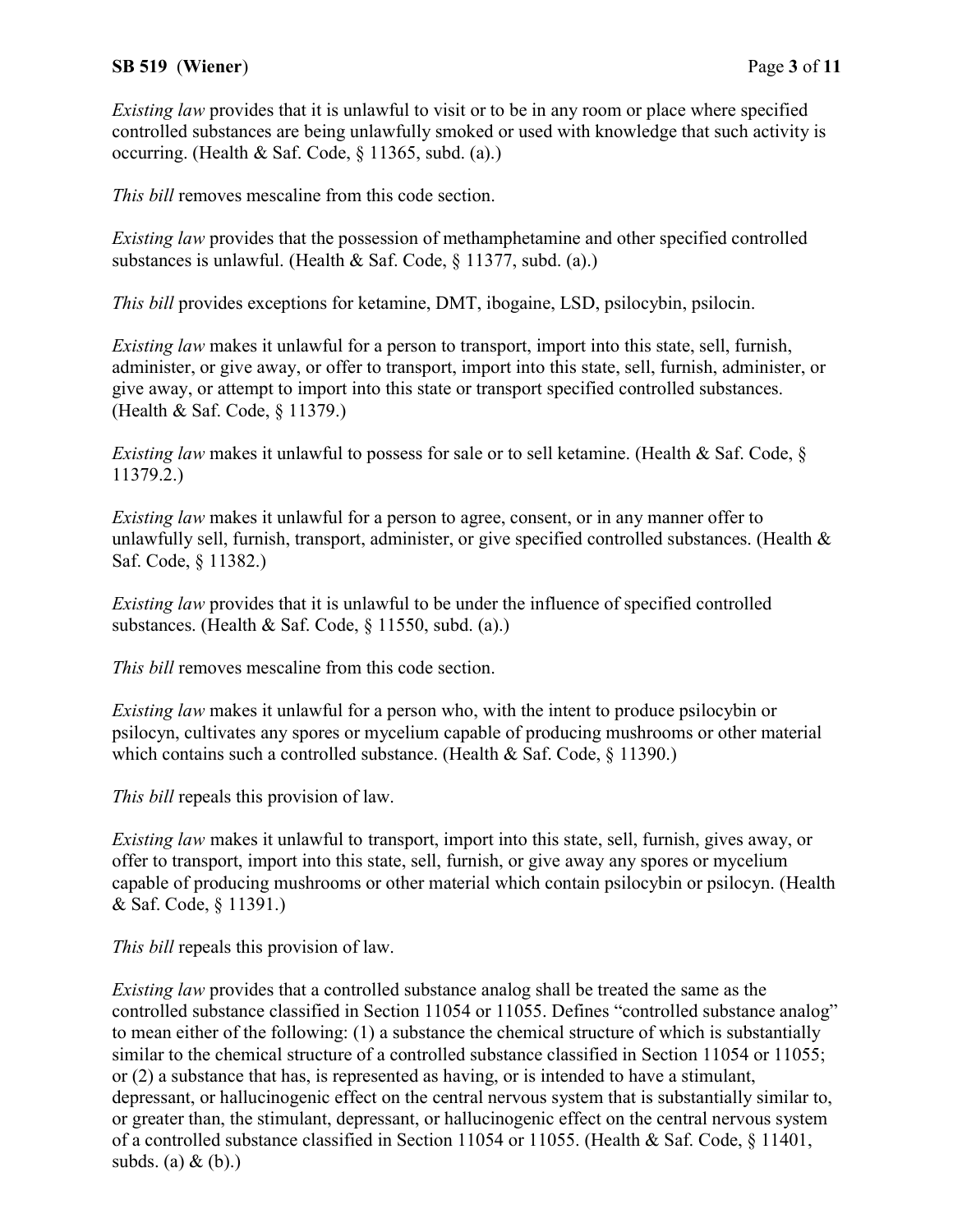# SB 519 (Wiener) Page 4 of 11

Existing law includes several legislative findings and declarations related to drug and alcohol education. Provides that any material, curricula, teachings, or promotion of responsible use of alcohol or drugs, if the use is unlawful, is inconsistent with the law. Provides that the "no unlawful use" message applies to all drug and alcohol programs, and that these materials are to teach and promote that any unlawful use of drugs and alcohol is illegal and dangerous. (Health & Saf. Code, § 11999.)

This bill repeals this provision of law.

This bill provides that all of the following is lawful for a natural person 21 years of age or older:

- The possession, processing, obtaining, or transportation of mescaline for personal use or for social sharing.
- The ingesting of mescaline.
- The social sharing of mescaline.
- The possession, planting, cultivating, harvesting, or processing of plants capable of producing mescaline, on property owned or controlled by a person, for personal use or social sharing by that person, and possession of any product produced by those plants.

This bill provides that possession of mescaline by a person 21 years of age or older on the grounds of any school during hours that the school is open for classes or school-related programs, or at any time when minors are using the facility is a misdemeanor.

This bill provides that the punishment for a person who knowingly gives away or administers mescaline to a person who is under 18 years of age in violation of law is imprisonment in a county jail for a period of not more than six months or by a fine of not more than \$500, or by both that fine and imprisonment, or by imprisonment pursuant to subdivision (h) of Section 1170 of the Penal Code.

This bill provides that the punishment for a person 18 years of age or over who knowingly gives away or administers mescaline to a minor under 14 years of age in violation of law is imprisonment in the state prison for a period of 3, 5, or 7 years.

This bill provides that a person who knowingly gives away or administers mescaline to a person who is at least 18 years of age, but under 21 years of age is guilty of an infraction.

This bill provides that possession of mescaline by a person under 18 years of age is punishable as an infraction. Requires the minor to either: (1) complete four hours of drug education or counseling and up to 10 hours of community service over a period not to exceed 60 days, commencing when the drug education or counseling services are made available to them for a first offense; or (2) complete six hours of drug education or counseling and up to 20 hours of community service over a period not to exceed 90 days, commencing when the drug education or counseling services are made available to them for a second or subsequent offense.

This bill provides that possession of mescaline by a person at least 18 years of age but less than 21 years of age is punishable as an infraction.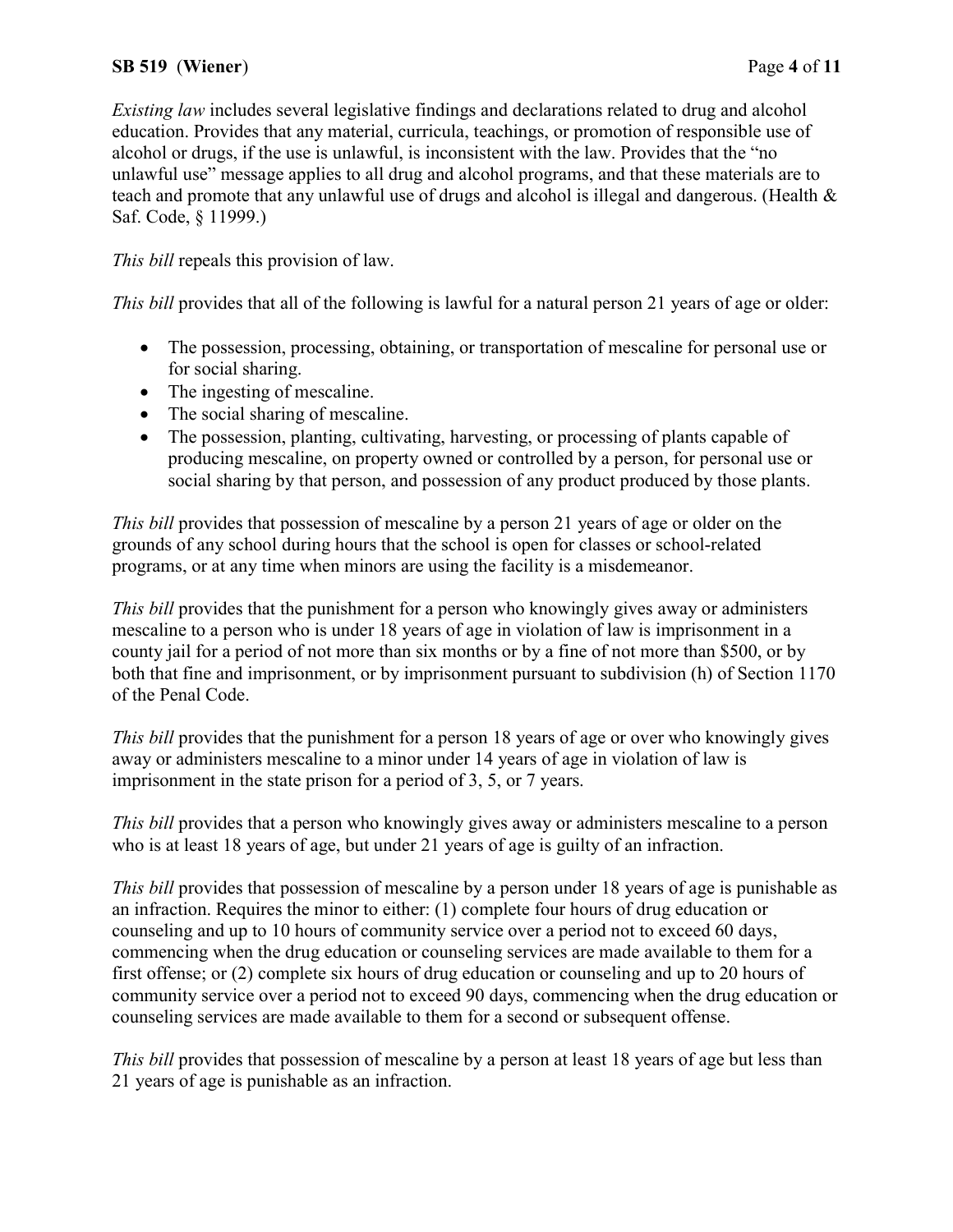# SB 519 (Wiener) Page 5 of 11

This bill provides that mescaline or related products involved in any way with conduct deemed lawful are not contraband nor subject to seizure. Prohibits lawful conduct from constituting the basis for detention, search, or arrest, or the basis for the seizure or forfeiture of assets.

This bill defines the following terms:

- "Financial gain" means the receipt of money or other valuable consideration in exchange for the item being shared. Does not include reasonable fees for counseling, spiritual guidance, or related services that are provided in conjunction with administering or use of mescaline under the guidance and supervision, and on the premises, of the person providing those services.
- "Personal use" means for the personal ingestion or other personal and noncommercial use by the person in possession.
- "Social sharing" means the giving away or consensual administering of mescaline by a person 21 years of age or older, to another person 21 years of age or older, not for financial gain, including in the context of group counseling, spiritual guidance, community-based healing, or related services.

This bill provides all of the above provisions regarding lawful and unlawful acts related to mescaline also apply to the analog statute, but specifies that MDMA is excluded.

This bill provides that all of the following is lawful for a natural person 21 years of age or older:

- The possession, processing, obtaining, or transportation of DMT, ibogain, LSD, psilocybin, psilocyn, and ketamine for personal use or for social sharing.
- The ingesting of DMT, ibogain, LSD, psilocybin, psilocyn, and ketamine.
- The social sharing of DMT, ibogain, LSD, psilocybin, psilocyn, and ketamine.
- The possession, planting, cultivating, harvesting, or processing of plants capable of producing of DMT, ibogain, LSD, psilocybin, psilocyn, and ketamine, on property owned or controlled by a person, for personal use or social sharing by that person, and possession of any product produced by those plants including spores or mycelium capable of producing mushrooms or other material which contain psilocybin or psilocyn for that purpose.

This bill includes all of the same criminal penalties with respect to DMT, ibogain, LSD, psilocybin, psilocyn, and ketamine by a person as apply to mescaline under the provisions of this bill. Specifically:

- Possession one of these substances on the grounds of any school is a misdemeanor.
- Giving away or administering one of these substances to a person under 18 is a wobbler.
- Giving away or administering one of these substances to a person under 14 is a felony.
- Giving away or administering one of these substances to a person at least 18 years old but under 21 is an infraction.
- Possession of one of these substances by a person under 18 years of age is an infraction.
- Possession of one of these substances by a person at least 18 years of age but under 21 is an infraction.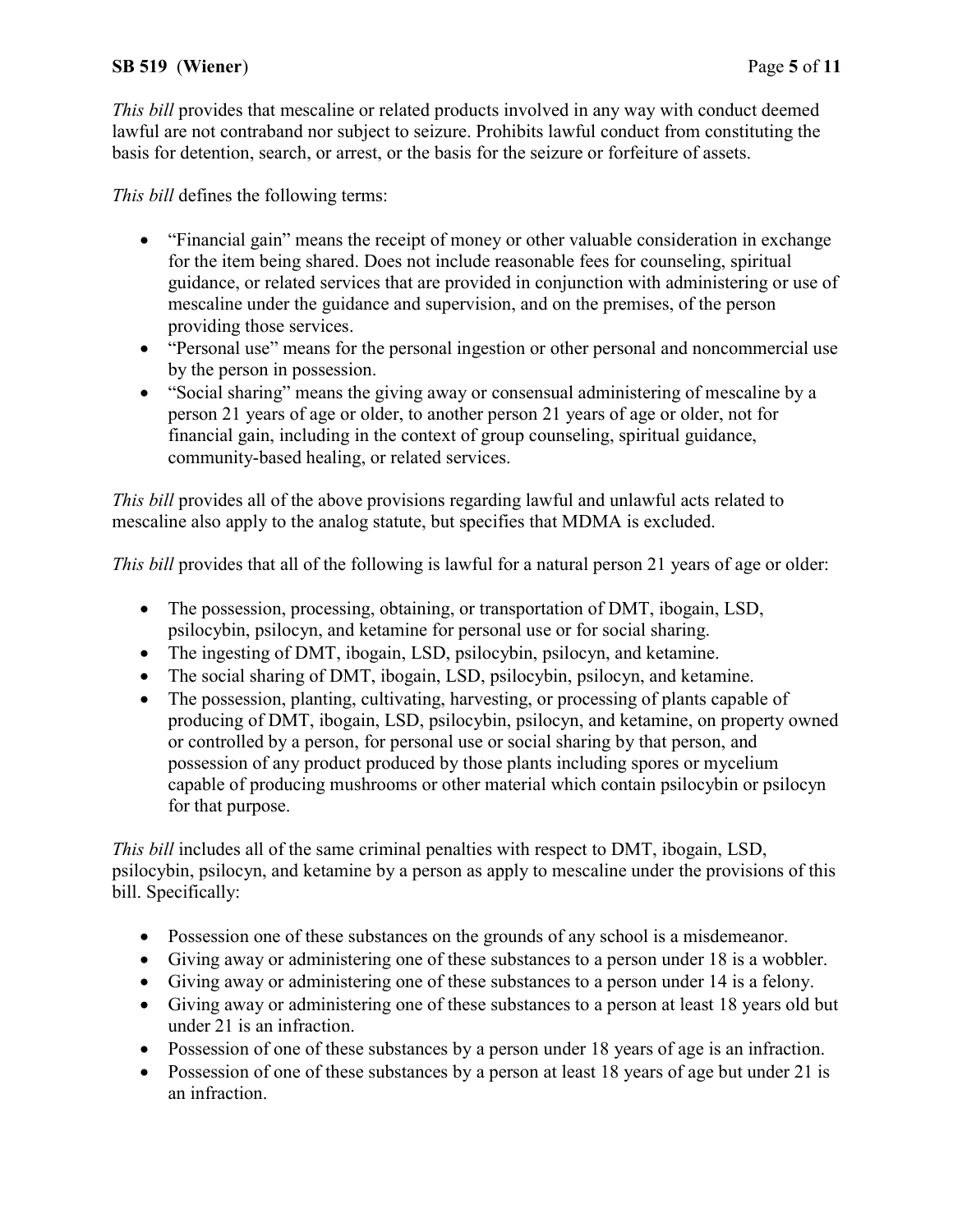### SB 519 (Wiener) Page 6 of 11

This bill creates a process for individuals who are currently serving or who have served a sentence for a conviction and who would not have been convicted had the provisions of this bill been in effect at the time, to petition the sentencing court to request resentencing or dismissal.

This bill creates a process and establishes a timeline for the identification of individuals who may be eligible for recall or dismissal of sentence or dismissal and sealing by the Department of Justice (DOJ). Requires DOJ to notify a county prosecutor's office of all eligible cases within its jurisdiction. Requires a county prosecutor's office to review all cases and determine whether to challenge the recall or dismissal or dismissal and sealing. Establishes a deadline by which a county prosecutor's office must inform the court and the public defender's office when it is challenging a particular case. Requires the public defender's office to make a reasonable effort to notify the person of the challenge. Requires the prosecution to inform the court when it is not challenging a case, and in those cases the court is required to reduce or dismiss the conviction pursuant to the provisions of this bill. Requires the court to notify DOJ of the recall or dismissal or dismissal and sealing, and requires DOJ to update its records accordingly.

This bill requires the State Department of Public Health to convene a working group, as specified, to research and make recommendations to the Legislature regarding, among other things, the regulation and the substances made lawful by this bill, as specified.

This bill contains several legislative declarations and findings.

This bill contains a severability provision.

This bill contains technical and conforming changes.

#### **COMMENTS**

#### 1. Need for This Bill

According to the author:

Senate Bill 519 decriminalizes the possession and personal use of certain psychedelic drugs, specifically, psilocybin, psilocyn, MDMA, LSD, ketamine, DMT, mescaline and ibogaine, for people 21 years and older. Growing scientific evidence shows that these substances have therapeutic benefits. Criminalizing people for the possession or use of controlled substances is a failed policy approach, as it does not improve public safety, deter use, or help people who may be experiencing substance use disorder. In recent years, various California cities including Santa Cruz and Oakland as well as Washington, D.C. and Somerville, Massachusetts have all decriminalized psychedelic plants and fungi. Last November, Oregon voters decriminalized the personal use of all substances and authorized the creation of a state-licensed, psilocybin-assisted therapy program over the next two years. Other countries have also successfully decriminalized the possession and personal use of all controlled substances. With mental health issues on the rise, it is time that California take an incremental and measured step to dismantle failed war on drugs policies by ending the criminalization of people that possess and use substances with immense healing potential. This legislation will also expunge any criminal records for people convicted of possession and personal use of these substances and promote safer use. In light of ongoing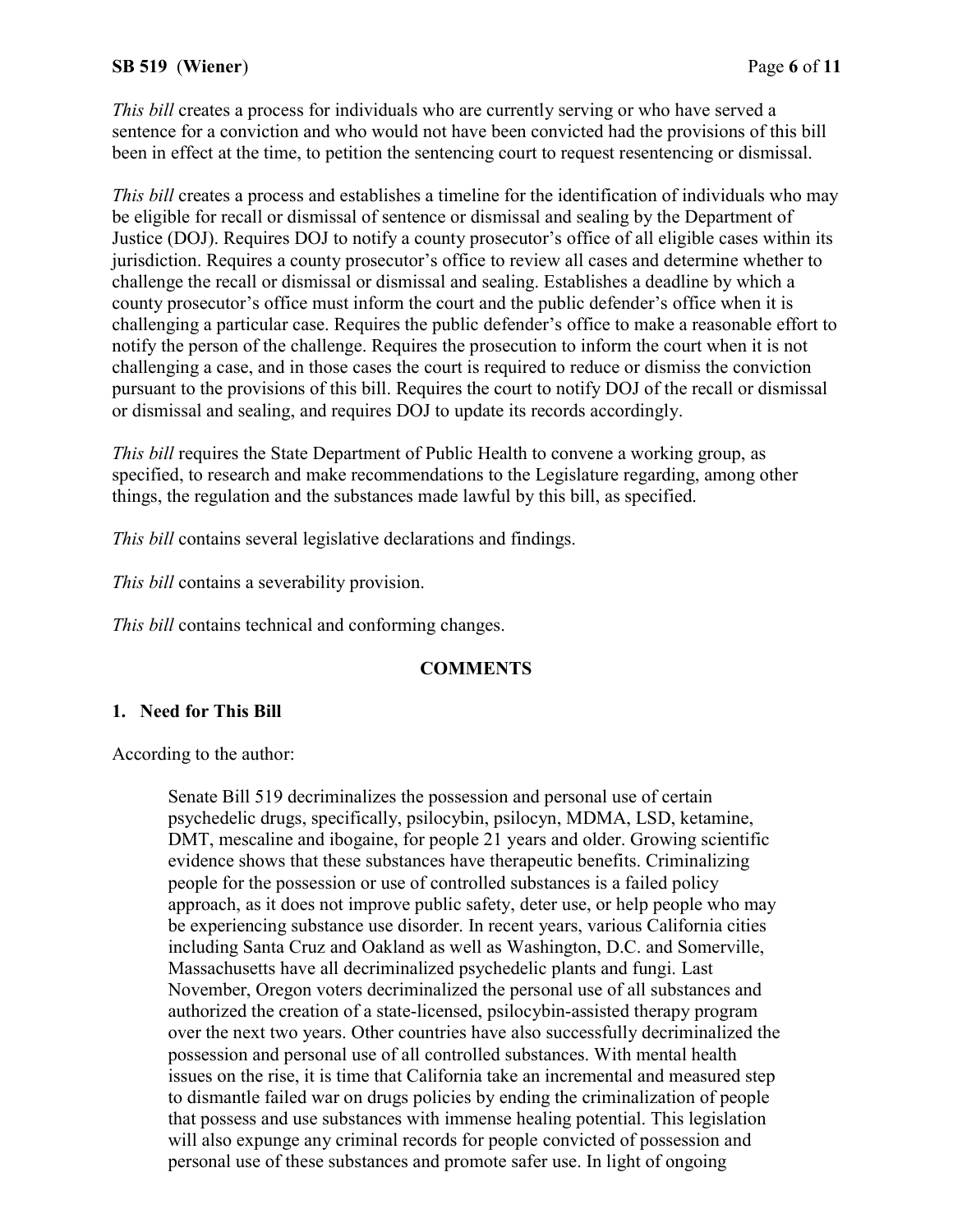clinical trials and research, SB 519 will establish a working group to provide recommendations for the Legislature on how California can regulate the legal use of these substances.

### 2. Hallucinogens

 $\overline{a}$ 

Hallucinogens<sup>1</sup> are a diverse group of drugs that alter a person's perception or awareness of their surroundings. Some hallucinogens are found in plants and fungi and some are synthetically produced. According to the National Institute on Drug Abuse, hallucinogens are commonly split into two categories: classic hallucinogens and dissociative drugs. Both types can cause hallucinations, and dissociative drugs can cause the user to feel disconnected from their body or environment. Hallucinogens can be consumed in a variety of ways, including swallowed as tablets, pills, or liquid, consumed raw or dried, snorted, injected, inhaled, vaporized, smoked, or absorbed through the lining of the mouth using drug-soaked pieces of paper. Common hallucinogens include LSD, DMT, psilocybin, peyote, mescaline, and ketamine.

Many hallucinogenic substances, including LSD, DMT, mescaline, and psilocybin are classified as Schedule I substances under the state's Uniform Controlled Substances Act. Schedule I substances are defined as those controlled substances having no medical utility and that have a high potential for abuse. There is research, however, that indicates that many of these substances have therapeutic benefits. (See Davis et. al, *Effects of Psilocybin-Assisted Therapy on Major* Depressive Disorder, JAMA Psychiatry (2020) available at

<https://jamanetwork.com/journals/jamapsychiatry/fullarticle/2772630>; Sascha Thal & Miriam Lommen, Current Perspective on MDMA-Assisted Psychotherapy for Posttraumatic Stress Disorder, 48 J. Contemp. Psychotherapy 109 (2018) available at

<https://www.ncbi.nlm.nih.gov/pmc/articles/PMC5917000/>; Fuentes et. al, Therapeutic Use of LSD in Psychiatry: A Systematic Review of Randomized-Controlled Clinical Trials, 10 Frontiers in Psychiatry 943 (2019) available at

<https://www.ncbi.nlm.nih.gov/pmc/articles/PMC6985449/> .)

In recent years, the U.S. Federal Drug Administration (FDA) has designated psilocybin as a "breakthrough therapy" to treat severe depression. (<https://www.livescience.com/psilocybindepression-breakthrough-therapy.html> [as of Mar. 31, 2021].) In addition, the FDA recently granted "breakthrough therapy" status to MDMA-assisted psychotherapy to treat post-traumatic stress disorder. (<https://www.washingtonpost.com/magazine/2020/09/21/psychedelic-medicinewill-it-be-accessible-to-all/?arc404=true> [as of Mar. 31, 2021].) The "breakthrough therapy" designation is "a process designed to expedite the development and review of drugs that are intended to treat a serious condition and preliminary clinical evidence indicates that the drug may demonstrate substantial improvement over available therapy on a clinically significant endpoint." (<https://www.fda.gov/patients/fast-track-breakthrough-therapy-accelerated-approval-priorityreview/breakthrough-therapy> [as of Mar. 31, 2021].)

<sup>&</sup>lt;sup>1</sup> Some advocates and researchers use the term psychedelic rather than hallucinogen while others use the terms interchangeably. Notably, some sources define psychedelics as a subset of hallucinogens. The term entheogenic has come into use more recently to describe this class of substances. This analysis uses the term hallucinogen as a result of its use in the controlled substance schedules in the state's Uniform Controlled Substances Act.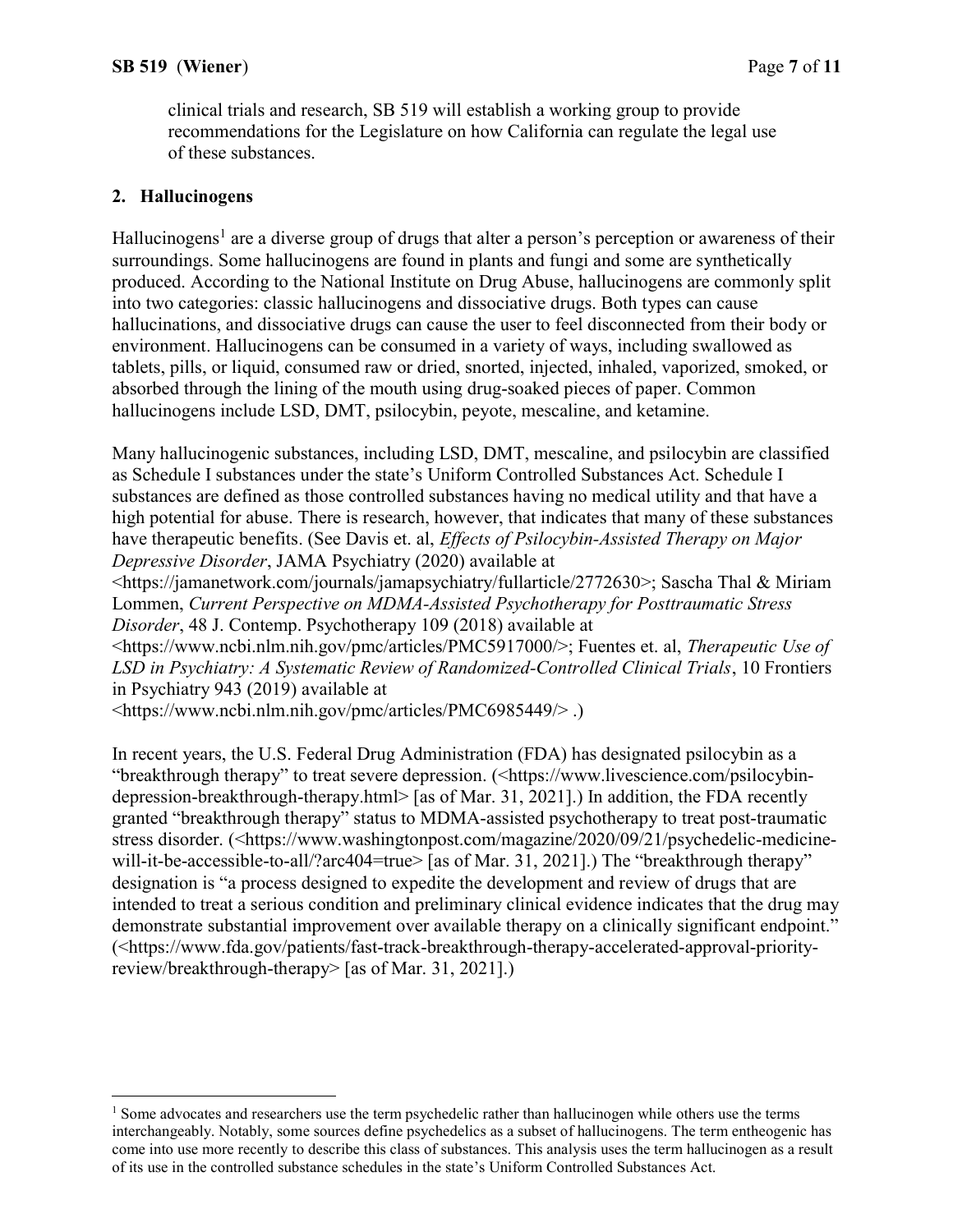# 3. Reform Efforts Related to Hallucinogens

Efforts to deprioritize the policing or prosecution of conduct related to certain hallucinogens and to acknowledge the therapeutic value of hallucinogens have gained support in recent years. In 2019, voters in Denver approved a measure to make the personal use and possession of psilocybin by adults 21 years of age and older the lowest law enforcement priority and to prohibit the city from spending resources to impose criminal penalties related to such conduct. (https://static1.squarespace.com/static/5bb4f9c27046803ce123a760/t/5c6360158165f54e1f1b090 a/1550016533926/DPMDI.pdf) The same year, the Oakland City Council passed a resolution prohibiting the use of city funding "to assist in the enforcement of laws imposing criminal penalties for the use and possession of entheogenic plants by adults" and specifies that investigating people for growing, buying, distributing or possessing those substances "shall be amongst the lowest law enforcement priority for the City of Oakland." (https://www.npr.org/2019/06/05/730061916/oakland-city-council-effectively-decriminalizespsychedelic-mushrooms) A resolution passed by the Santa Cruz City Council in 2020 made the personal possession and use of entheogenic plants and fungi a low priority for law enforcement. (https://www.forbes.com/sites/davidcarpenter/2020/02/01/santa-cruz-is-third-us-city-to-

decriminalize-psilocybin-plant-medicine-as-advocacy-expands/?sh=16cd782c5d0d) A similar measure was passed by the Ann Arbor City Council last year. (https://apnews.com/article/plantsarchive-fungi-ann-arbor-b0ce69ca0961c150e0f900e8ea4cf432) Initiative 81, the Entheogenic Plant and Fungus Policy Act of 2020, recently went into effect in Washington D.C. The measure makes "the investigation and arrest of persons 18 years of age or older, for non-commercial planting, cultivating, purchasing, transporting, distributing, engaging in practices with, and/or possessing entheogenic plants and fungi" among the lowest enforcement priorities for the local police department. (https://decrimnaturedc.org/wp-

content/uploads/2020/02/Entheogenic\_Plant\_and\_Fungus\_Policy\_Act\_of\_2020\_published\_2\_18 \_2020.pdf)

In 2020, Oregon voters approved Measure 109, the Psilocybin Services Act, which directs the Oregon Health Authority to create a state-licensed, psilocybin-assisted therapy program over the next two years. (https://www.opb.org/article/2020/11/04/oregon-measure-109-psilocybin/) In doing so, the state will determine how to regulate the manufacturing, transportation, delivery, sale and purchase of psilocybin products as well as the provision of psilocybin services. (https://www.oregon.gov/oha/PH/PREVENTIONWELLNESS/Pages/psilocybin-servicesact.aspx) During the same election, Oregon voters approved Measure 110 which reduced the personal noncommercial possession of small amounts of a Schedule I-IV controlled substance, including several hallucinogens, from a criminal offense to a civil violation resulting in a maximum fine of \$100. (http://oregonvotes.org/irr/2020/044text.pdf)

# 4. Major Provisions of This Bill

## Decriminalization of Specified Conduct

This bill provides that all of the following is lawful for a natural person 21 years of age or older:

- The possession, processing, obtaining, or transportation of mescaline, DMT, ibogain, LSD, psilocybin, psilocyn, and ketamine for personal use or for social sharing.
- The ingesting of mescaline, DMT, ibogain, LSD, psilocybin, psilocyn, and ketamine.
- The social sharing of mescaline, DMT, ibogain, LSD, psilocybin, psilocyn, and ketamine.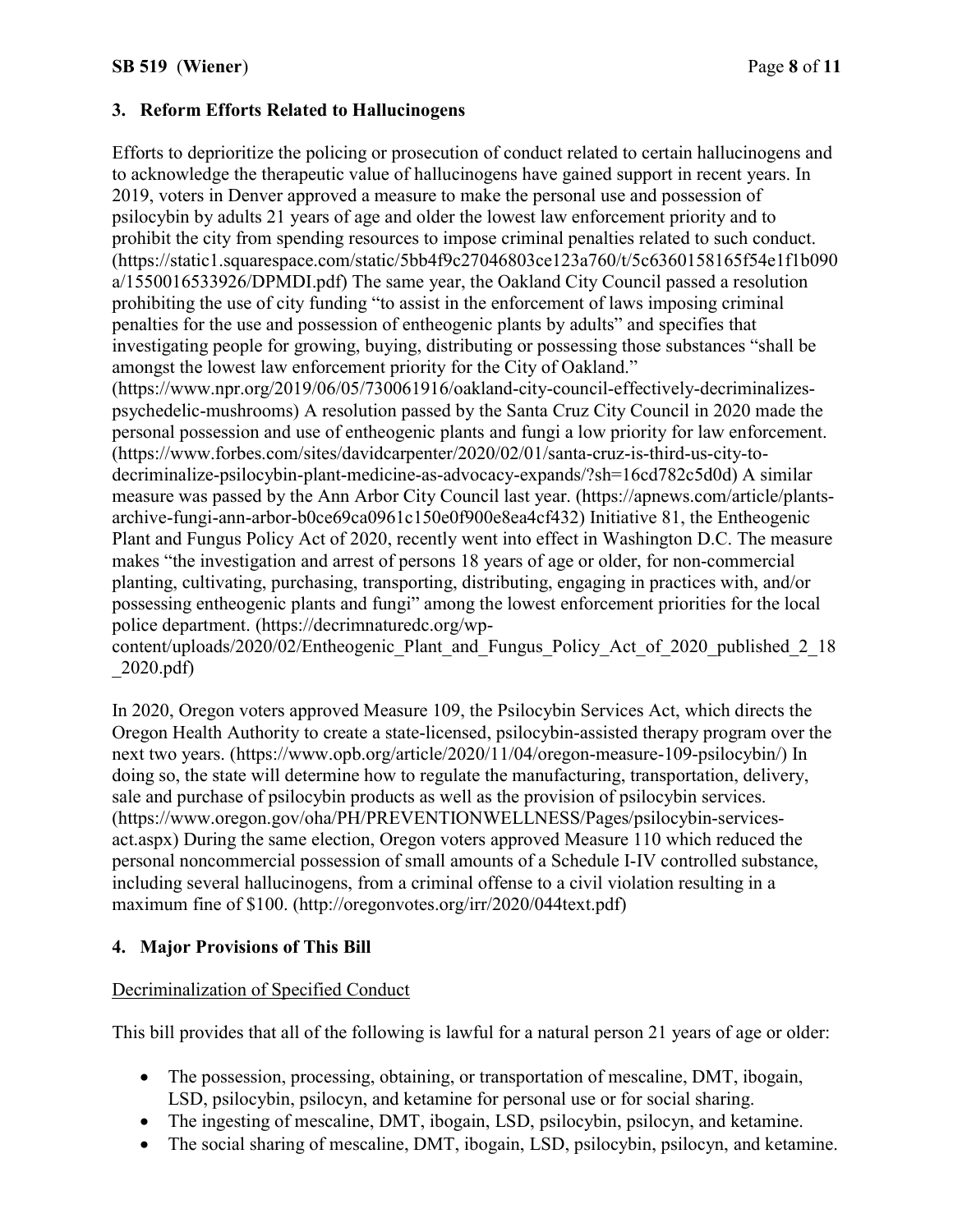• The possession, planting, cultivating, harvesting, or processing of plants capable of producing mescaline, DMT, ibogain, LSD, psilocybin, psilocyn, and ketamine, on property owned or controlled by a person, for personal use or social sharing by that person, and possession of any product produced by those plants.

This bill defines the following terms:

- "Financial gain" means the receipt of money or other valuable consideration in exchange for the item being shared. Does not include reasonable fees for counseling, spiritual guidance, or related services that are provided in conjunction with administering or use of mescaline under the guidance and supervision, and on the premises, of the person providing those services.
- "Personal use" means for the personal ingestion or other personal and noncommercial use by the person in possession.
- "Social sharing" means the giving away or consensual administering of mescaline by a person 21 years of age or older, to another person 21 years of age or older, not for financial gain, including in the context of group counseling, spiritual guidance, community-based healing, or related services.

# Conduct That Remains Subject to Penalties

With respect to mescaline, DMT, ibogain, LSD, psilocybin, psilocyn, and ketamine, the conduct described below remains subject to the following penalties:

- Possession of one of these substances on the grounds of any school during hours that the school is open for classes or school-related programs or at any time when minors are using the facility is a misdemeanor.
- Knowingly giving away or administering one of these substances to a person under 18 is a wobbler.
- For a person 18 years of age or older, knowingly giving away or administering one of these substances to a person under 14 is a felony with a term of 3, 5, or 7 years.
- Knowingly giving away or administering one of these substances to a person at least 18 years old but under 21 is an infraction.
- Possession of one of these substances by a person under 18 years of age is an infraction and requires completion of drug education or counseling and community service.
- Possession of one of these substances by a person at least 18 years of age but under 21 is an infraction.

# Relief Afforded Under This Bill

## Petitioner-Initiated

This bill establishes a process for eligible individuals to petition the court to request a resentencing or a dismissal. This language is modeled after the procedures laid out in the Adult Use of Marijuana Act. A person who is currently serving a sentence for a conviction, whether by trial or by open or negotiated plea, who would not have been guilty under the provisions of this bill had they been in effect at the time of the offense may petition the sentencing court for a recall or dismissal of sentence. Upon receiving a petition, the court must presume the petitioner satisfies the criteria in unless the party opposing the petition proves by clear and convincing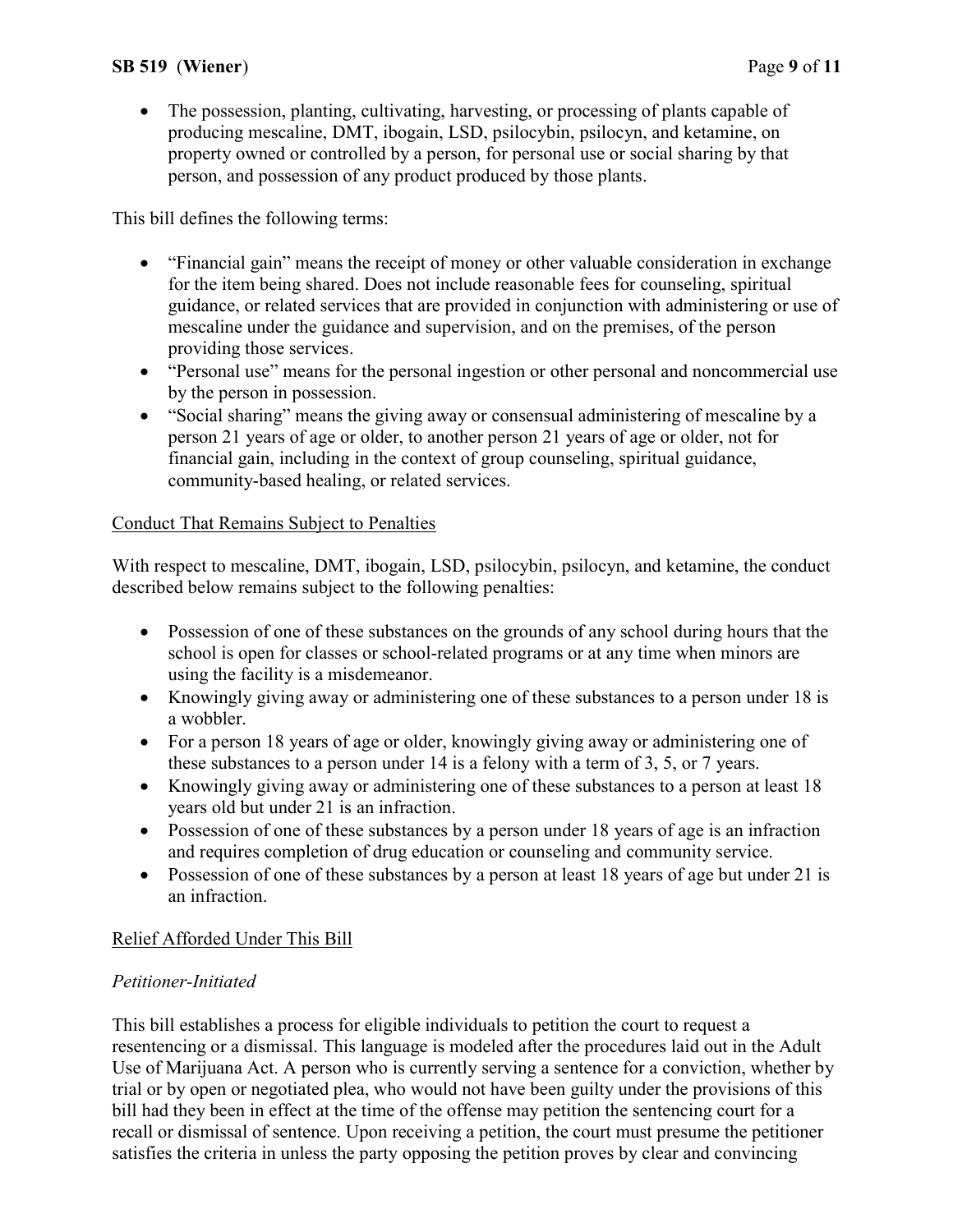### SB 519 (Wiener) Page 10 of 11

evidence that the petitioner does not satisfy the criteria. If the petitioner satisfies the criteria, the court must grant the petition to recall the sentence or dismiss the sentence because it is legally invalid unless the court determines that granting the petition would pose an unreasonable risk of danger to public safety.

A person who is serving a sentence and is resentenced pursuant to the provisions of this bill must be given credit for any time already served and is be subject to supervision for one year following completion of their time in custody or is be subject to whatever supervision time they would have otherwise been subject to after release, whichever is shorter. However, the court may, in its discretion, as part of its resentencing order, release the person from supervision. This bill specifies that under no circumstances may resentencing result in the imposition of a term longer than the original sentence, or the reinstatement of charges dismissed pursuant to a negotiated plea agreement.

A person who has completed their sentence for a conviction, whether by trial or open or negotiated plea, who would not have been guilty of an offense or who would have been guilty of a lesser offense had the provisions of this bill been in effect at the time of the offense, may file an application before the sentencing court to have the conviction dismissed and sealed because the prior conviction is now legally invalid. The court must presume the petitioner satisfies the eligibility criteria unless the party opposing the application proves by clear and convincing evidence that the petitioner does not satisfy the criteria. Once the applicant satisfies the criteria, the court must redesignate the conviction as a misdemeanor or infraction or dismiss and seal the conviction as legally invalid. No hearing is necessary to grant or deny an application for a person who has completed their sentence.

#### Criminal Justice System-Initiated

This bill establishes a process expedite the identification, review, and notification of individuals who may be eligible for relief under this bill. This language appears to be modeled after the process codified in AB 1793 (Bonta), Chapter 993, Statutes of 2018. Specifically, this bill requires DOJ review the records in the state summary criminal history information database and identify past convictions that are potentially eligible for recall or dismissal of sentence or dismissal and sealing by July 1, 2022. DOJ is then required to notify the prosecution of all cases in their jurisdiction that are eligible for recall or dismissal of sentence or dismissal and sealing. The county district attorney offices are then required to review all cases and determine whether to challenge the recall or dismissal of sentence or dismissal and sealing by July 1, 2023.

The prosecution may challenge the resentencing of a person when the person does not meet the eligibility criteria or presents an unreasonable risk to public safety. However, the prosecution may only challenge the dismissal and sealing of a person who has completed their sentence for a conviction when the person does not meet the eligibility criteria. The prosecution must inform the court and the public defender's office in their county when it is challenging a particular recall or dismissal of sentence or dismissal and sealing on or before July 1, 2023. The prosecution is also required to inform the court when it is not challenging a particular recall or dismissal of sentence or dismissal and sealing. Upon receiving notice that the prosecution is going to challenge the resentencing or dismissal, the public defender's office must make a reasonable effort to notify the person of that fact. If the prosecution does not challenge the recall or dismissal of sentence or dismissal and sealing by July 1, 2023, the court must reduce or dismiss the conviction and then notify DOJ of the recall or dismissal of sentence or dismissal and